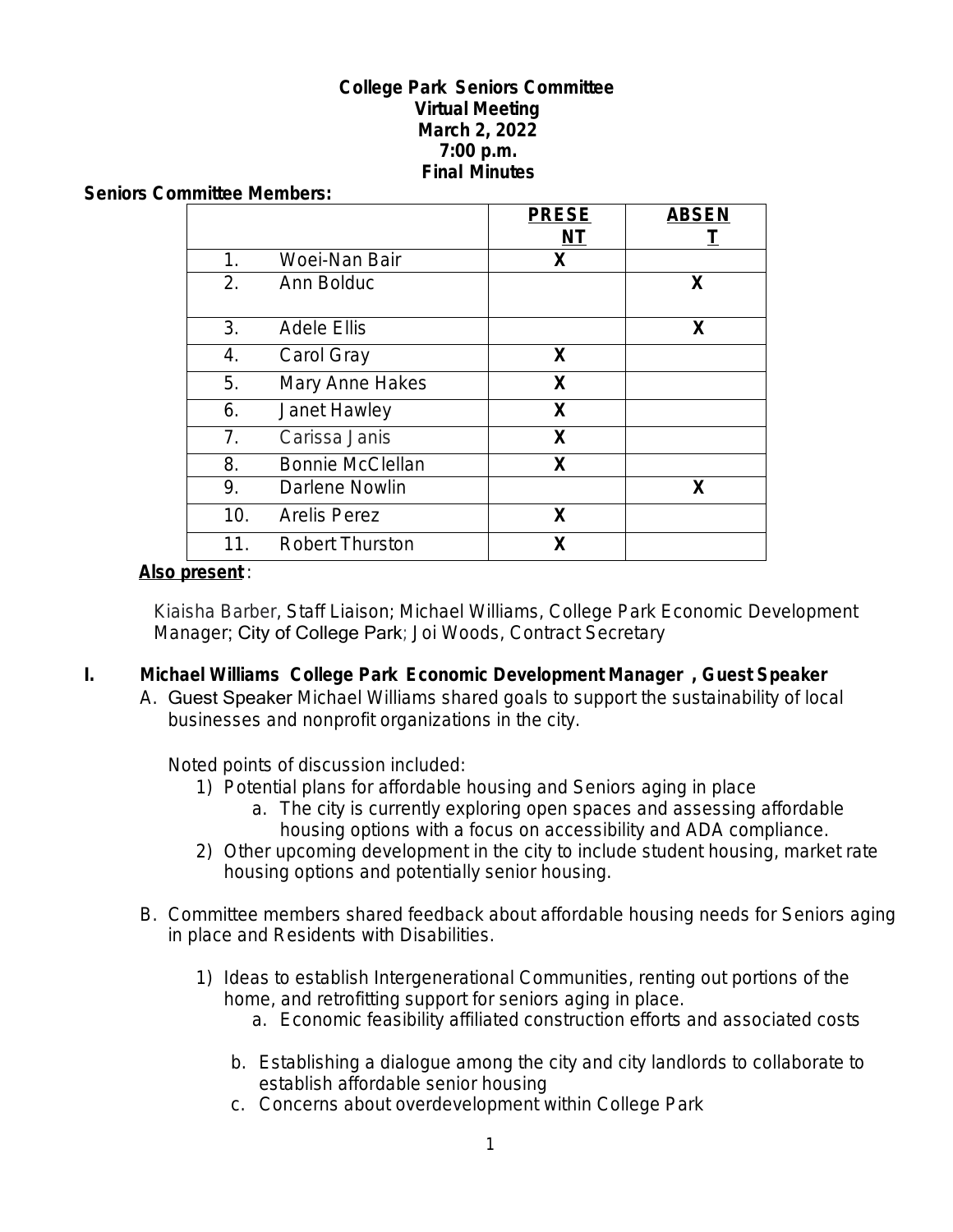2) Interest and opportunities to establish Accessory Dwelling Units within College Park [Accessory Dwelling Units](https://www.aarp.org/livable-communities/housing/info-2019/accessory-dwelling-units-adus.html) are a part of the AARP Livable Communities initiativeit consists of small houses or apartments that exist on the same property lot as a

single-family residence. Woei-Nan Bair will share contact information with Michael Williams.

- 3) Senior Incentive Programs Partnering with local businesses to identify incentives for seniors including discounts, designated days and/or store hours for seniors
- 4) AARP Livability Survey Including Business Owners in the AARP Livability survey and exploring options to support the initiative
- 5) Meetings with Business AARP Livable Communities and Economic Development
	- a. Mary Anne Hakes will coordinate with Michael Williams to attend a meeting with local business owners and discuss AARP Livable Communities and Economic Development aspects in College Park.
	- b. Robert Thurston will coordinate a meeting to further discuss AARP Livable Communities and Economic Development.

### **II. Call to Order**

Mary Anne Hakes called the meeting to order at 8:05 p.m.

#### **III. Approval of Minutes- February 2, 2022**

**Arelis Perez motioned to approve the minutes from February 2, 2022 as revised** . **Bonnie McClellan seconded the motion. All were in favor, none opposed. The motion passed.**

# **IV. Legislation Update**

A. Carol Gray provided an update about bills that are on the House floor

- 1) Legislation HB1237 Maryland General Assembly: Income Tax Credit for Long-Term Care Premiums
- 2) Maryland House Bill 787: Retiree Income Tax Relief Act of 2022
- B. Committee members discussed reaching out to Senate Representatives to support the bills.
- C. The committee will revisit strategies to distribute information to residents if the bills become law.

# **V. City of College Park updates**

- A. Kiaisha Barber provided an update about Youth and Family Services
	- 1) City Staff:
		- a. The Youth and Family Services Seniors program is in the process of hiring a new Case Manager.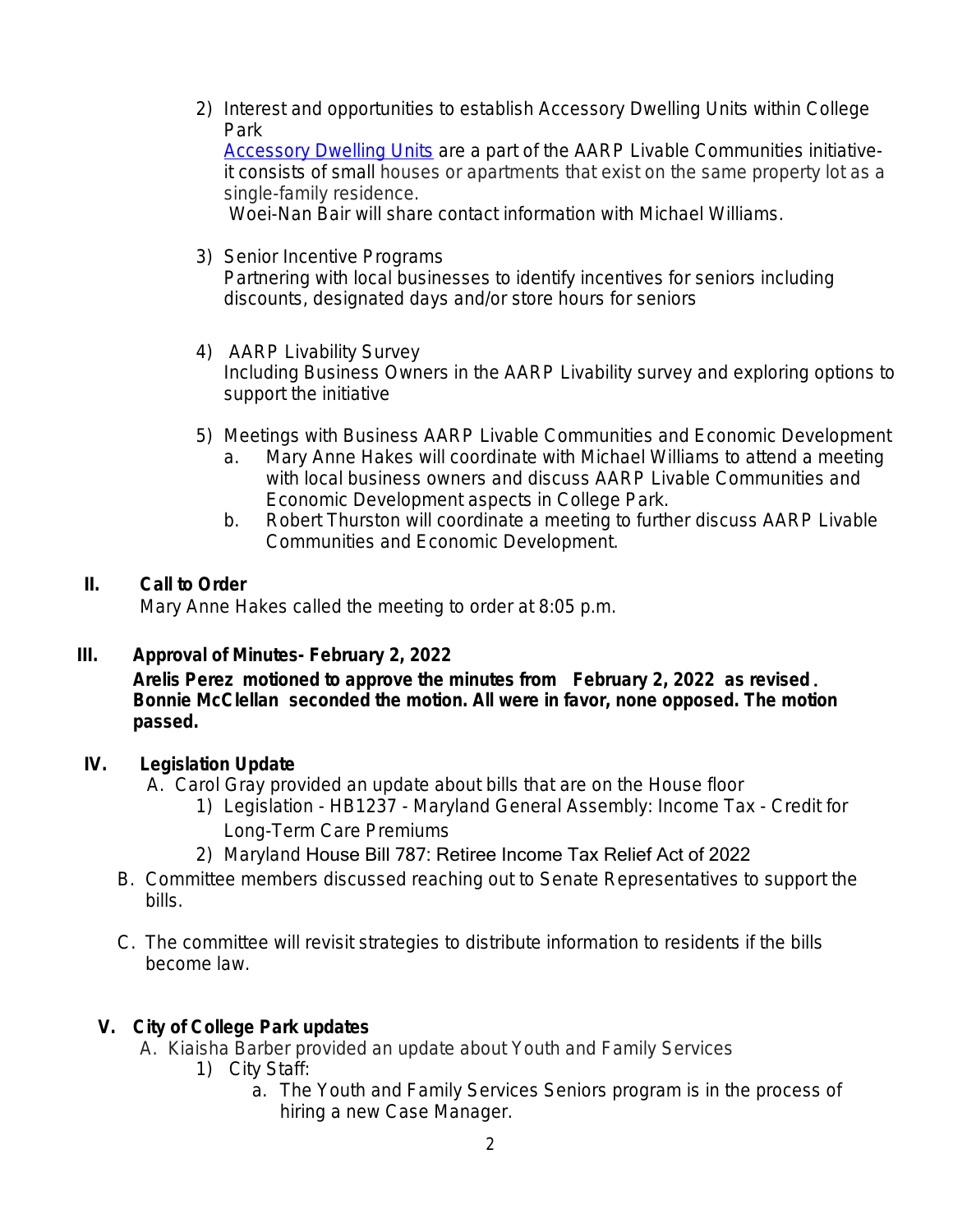- 2) Just City Press Release Harvard 's Mayoral institute for City Design
	- a. Mayor Patrick Wojahn is being featured for his participation in the project's work centered around racial equity and community change.
- 3) Youth and Family Services relocation is underway
	- a. Activities will be hosted at the Methodist Church in accordance with COVID safety guidelines, a permanent office will remain at Spellman House.
	- b. Efforts are in place to reestablish trips post COVID
- 4) At-home COVID test kits are available to residents at 2 test kits per household. Test Kits can be picked up YFS, Davis Hall, & City Hall.
- 5) Sharing data to support the reframing of YFS to increase visibility about the organization, new staff members, and the services provided throughout the community.
	- a. Committee members shared ideas to feature the agency in the College Park Here and Now.
	- b. YFS has upcoming plans to increase the awareness of the services, ongoing support, and accomplishments.

# **VI. AARP Livability update**

- A. The current focus of AARP Livable Communities includes:
	- 1) The Virtual Community Forum is scheduled for 3/14/22.
	- 2) The AARP Livability Kick -off event has been rescheduled for 5/13/22.

# **IX. Direction of the Committee**

- A. The committee revisited previously identified projects, initiatives, and priorities.
	- 1) Alexa Technology
		- a. Consideration to include a session to use the Alexa devices in the city's upcoming Tech support event day.
		- b. Donating the Alexa devices

### **Carol Gray motioned to donate the Alexa devices . Janet Hawley seconded the motion. All were in favor, none opposed. The motion passed.**

B. Establishing subcommittee groups to explore opportunities for events and leading additional initiatives.

# **X. Neighbors Helping Neighbors College Park (NHN-CP)**

Robert Thurston provided an update about current goals and priorities.

- A. Ongoing organization efforts and structural refinement
- B. New Board Members
	- 1) Janet Hawely, Volunteer Coordinator is providing onboarding and training for new volunteers
	- 2) Carrisa Janis, is the Director of Outreach